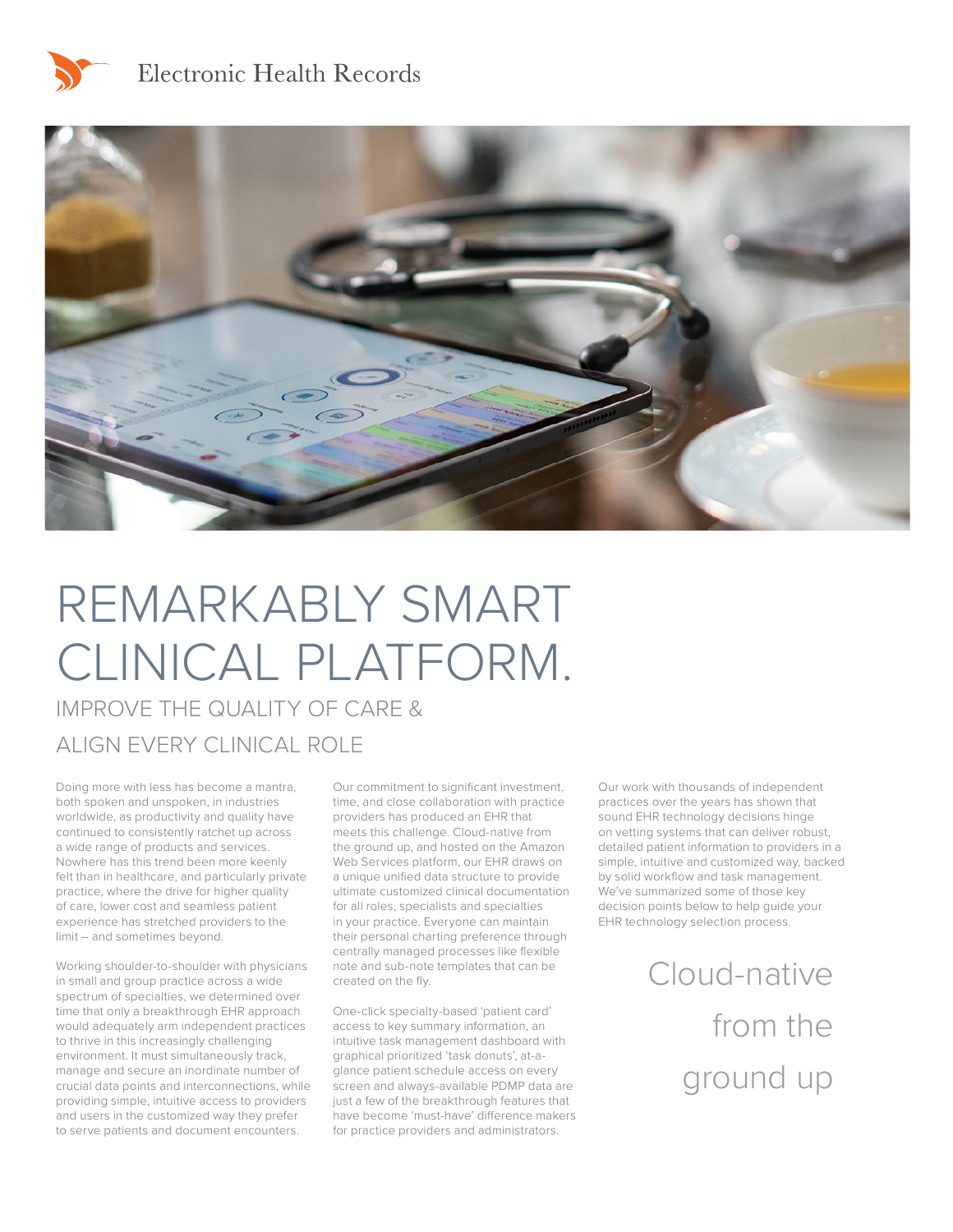#### **Quick Patient Information Access**

Reduce or eliminate 'hunt and peck' chart searching for commonly-required patient information for each visit.

#### **Simple Task Management**

Simple, intuitive system for providers to manage tasks, with prioritization.

#### **Schedule at Providers' Fingertips**  Patient schedule is always

easily accessible, digestible at a glance.

## **Streamlined Labs Management**

Send orders directly from the EHR and eliminate subsequent manual touches. Flag out-ofrange values.

## **Simple PDMP Information Access**

Ready access to PDMP data for more informed patient medication management.

#### **KEY EHR ISSUES ADVANCEDMD TECHNOLOGY SOLUTIONS FRUSTRATING GAPS ADVANCEDMD SOLUTIONS**

*Patient Information Summaries*  provide quick access to common charting elements with simple summaries in specialty-based patient cards, our exclusive library of clinical summaries customized to each physician in your practice.

*Prioritized Tasks* within real-time dashboards display providers' tasks customized to their workflow across a wide variety of activities. Urgent or critical issues are highlighted for priority action.

#### **Schedule Snapshot** is visible from every EHR screen. Color coding conveys visit type and other vital schedule information in seconds.

*Patient Rooming Tracking ensures* efficient patient/provider flow and avoids 'forgotten' patients.

## **Comprehensive, Intuitive Task Management**  Comprehensive system

that captures all relevant provider workflow tasks but provides simple tracking and management, with prioritization.

## **Speed Up and Simplify**

**Patient Chart Management** Eliminate scrolling through charts for commonly required information for each visit. Must be specialty and provider customized.

#### *Portal that Patients Readily Engage With*

Improve patient experience, reduce staff workload with an appealing, secure portal that patients actually use.

at-a-glance task management customized to providers' workflows and volume. Crucial and time-sensitive tasks are prioritized in real-time and highlighted in the donut graphic for quick resolution. This remarkably smart system is like

*Smart EHR Dashboard* with intuitive graphical 'donuts' provides fast,

having an automated workflow analyst consolidating all the moving parts of your practice.

#### *Drag-and-drop Patient Cards* for specialties are located on every EHR screen and give immediate access to common charting elements. Patient cards provide chronologically ordered summary information of frequent tasks to speed chart management. Patient card libraries are available for all major specialties, and can be customized to a physician's exact needs, specialty and workflow.

**Patient Portal** provides convenient, secure 24-hour online access to information and services most highly demanded by today's mobile, digitallyoriented patients. With a private username and password, patients securely access this beautifully branded portal to view their health information, schedule appointments, review financial statements and make payments. Secure communication features allow providers to share treatment plans, education, prescription instructions and other helpful clinical information directly with their patients.

#### *Customizable Office Visit Notes, Templates and Sub-notes* increase

charting productivity regardless of specialty. Our large library of note and sub-note templates covers every specialty with custom charting flexibility.

*Robust EPCS* automatically makes PDMP information available automatically. Allows immediate visibility into medications patients are taking, empowering providers to make better real-time medicationmanagement decisions.

Results are automatically posted in patient charts and can be made available for the patient on their private portal. Clinicians are automatically alerted to out-of-range values via their preferred electronic method.

**Charting Elements** Specialty-specific, customized charting elements to improve charting efficiency.

# **Integrated Labs Feature allows** providers to send orders to leading testing centers directly from the EHR.

**Flexible, Customizable**